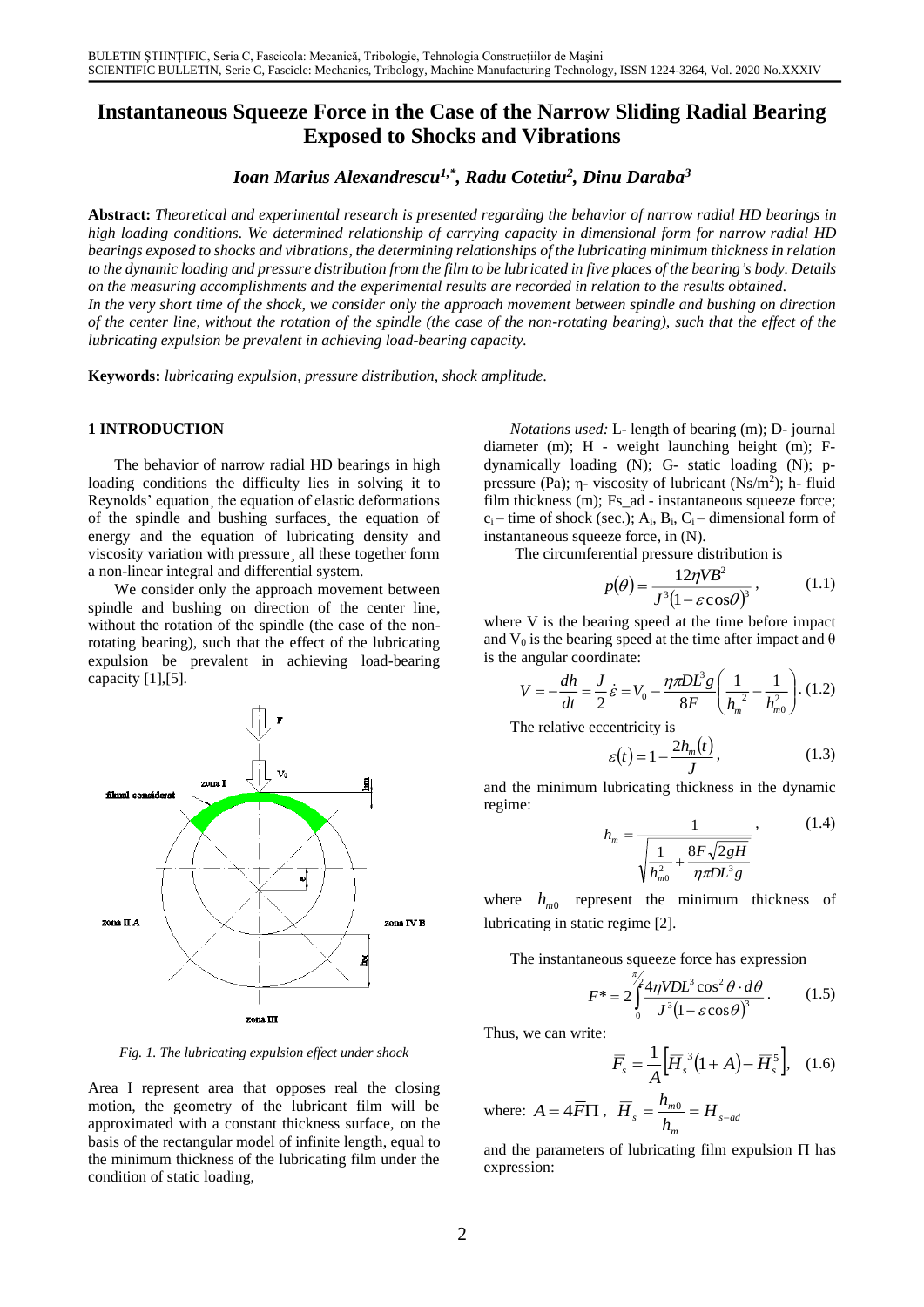$$
\Pi = \frac{H}{h_{m0}} \tag{1.7}
$$

#### **2 EXPERIMENTAL ACQUISITION DEVICES**

The research was conducted using a HD radial bearing with  $L/D=0.5$ , the spindle's diameter  $d_e = 59,86$ mm, and the bushing diameter  $D_e = 59.93$  mm, spindle's asperity 58-62 HRC, accomplished of 18MoCr10, bronze bushing accomplished of 88% Sn, 8%Sb, 4%Cu.

The dynamic loading it is realizing through the launching of a weight which hits the bearing at different heights. Attempts were made from heights between 5 to 40 cm, using a weight with m=5 kg, so as for H=5 cm we have F<sub>1</sub>=1665 N, for H=20 cm F<sub>2</sub>=2356 N, and for H=40 cm  $F_3 = 3332$  N. Static charging is shown for the value H=0 cm.

The tests were accomplished at a 40  $\degree$ C of the lubricating, being constant, pressure distribution pin having values from 0,5 bar to 10 bar [4].

Using a lubricating oil for bearings LA 32 STR 5152- 89 type, with the viscosity of 31,3 cSt at 40  $^{\circ}$ C, in dynamic loading conditions, we determined the pressure distribution in five places of the bearing's body, with the pressure measuring dose with tensiometric translators. Those 4 tens metric stamps are connected in a tensometric bridge diagram, being related by an amplifier at the acquisition plate ADuC 812 [6].

Figure 2 presents experimental acquisition devices for measuring pressure in dynamic regime.



*Fig 2. Experimental acquisition devices for measuring pressure in dynamic regime*

Using the experimental acquisition devices for measuring pressure in dynamic regime and focusing on the variation exit sign and registering amplifier with acquisition plate ADuC 812, I increased the pressure in pressure measuring dose bar by bar, the dose distortion being linear with the pressure. I set the dependency relation between the tension in the exit point in mV, and the pressure (2,3 mV = 1bar  $\Delta p$ ).

#### **3. THEORETICAL RESULTS**

Thus, a solution in the Mathcad 2001i program determined the variation of the instantaneous carrying capacity in dimensional form (Ai, Bi, Ci - in N) depending on the minimum thickness of lubricant hi, respectively as a function of the duration of the shock (ci [sec]), for the three weight launching heights H, are presented in figures 3 - 6.



*Fig. 3. The instantaneous carrying capacity depending on the minimum thickness of lubricant hi, respectively as a function of the duration of the shock (ci [sec]) (n=370 rot/min, pin=0,5 bar, G=2250 N, hm0=10,175 μm)*

*Fig. 4. The instantaneous carrying capacity depending on the minimum thickness of lubricant hi, respectively as a function of the duration of the shock (ci [sec]) (n=370 rot/min, pin=0,5 bar, G=4500 N, hm0=6,723 μm)*



*Fig. 5. The instantaneous carrying capacity depending on the minimum thickness of lubricant hi, respectively as a function of the duration of the shock (ci [sec]) (n=600 rot/min, pin=1,5 bar, G=2250 N, hm0=12,554 μm)*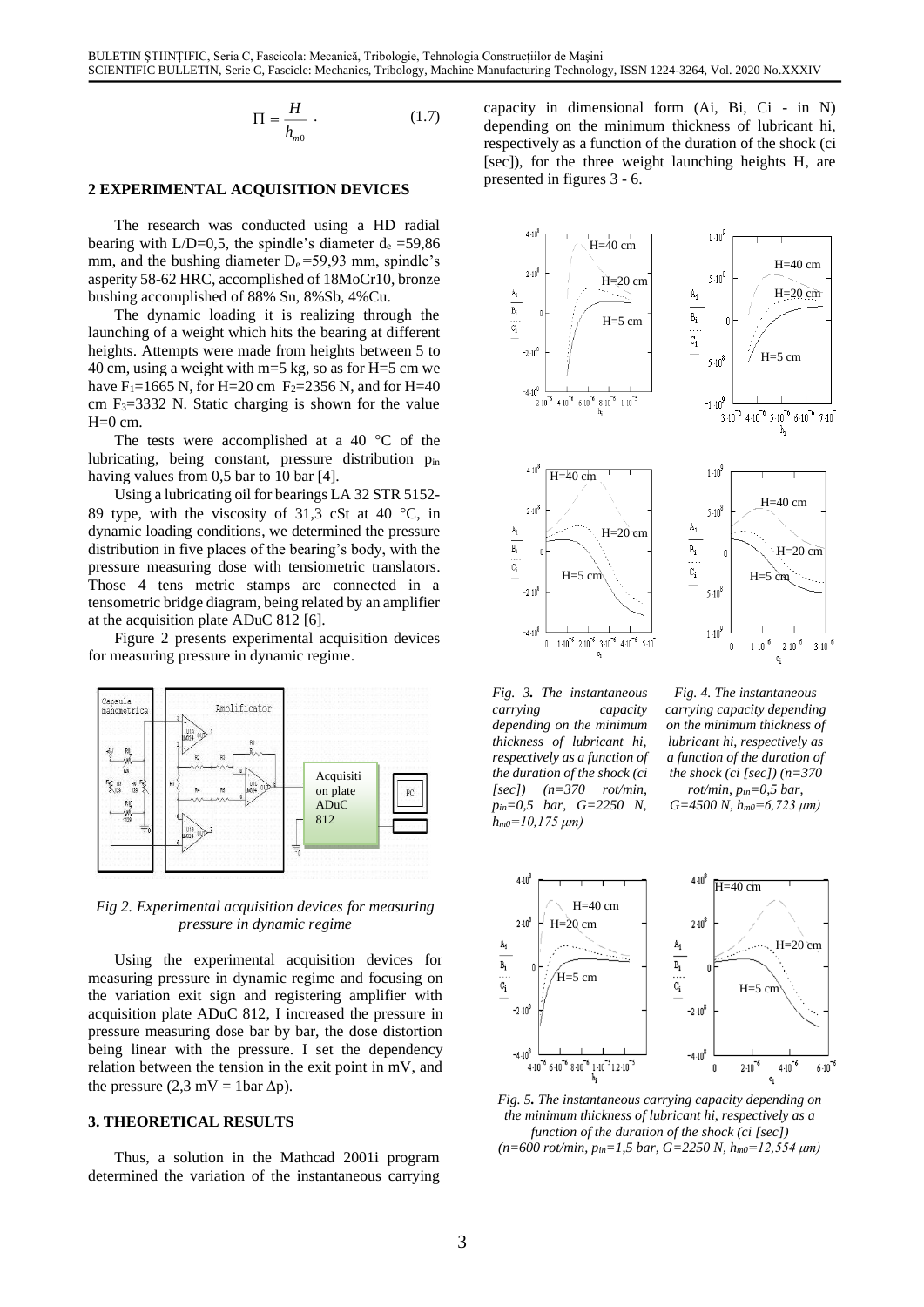

*Fig. 6. The instantaneous carrying capacity depending on the minimum thickness of lubricant hi, respectively as a function of the duration of the shock (ci [sec]) (n=600 rot/min, pin=1,5 bar, G=4500 N, hm0=8,493 μm)*

## **4. EXPERIMENTAL RESULTS**

The pressure in point P3 of the bearing's body, depending the supply pressure, the static and dynamic charging conditions at different spindle's rotations are shows in figure 7 for n=370 rot/min,  $p_{in} = 0.5$  bar; figure 8 for n=600 rot/min,  $p_{in} = 1,5$  bar and figure 9 for n=960 rot/min,  $p_{in} = 8$  bar.



*Fig. 7. The dynamic pressure P3 (n=370 rot/min, pin =0,5 bar)*



*Fig. 8. The dynamic pressure P3 (n=600 rot/min, pin =1,5 bar)*





*Fig. 9. The dynamic pressure P3 (n=960 rot/min, pin =8 bar)*